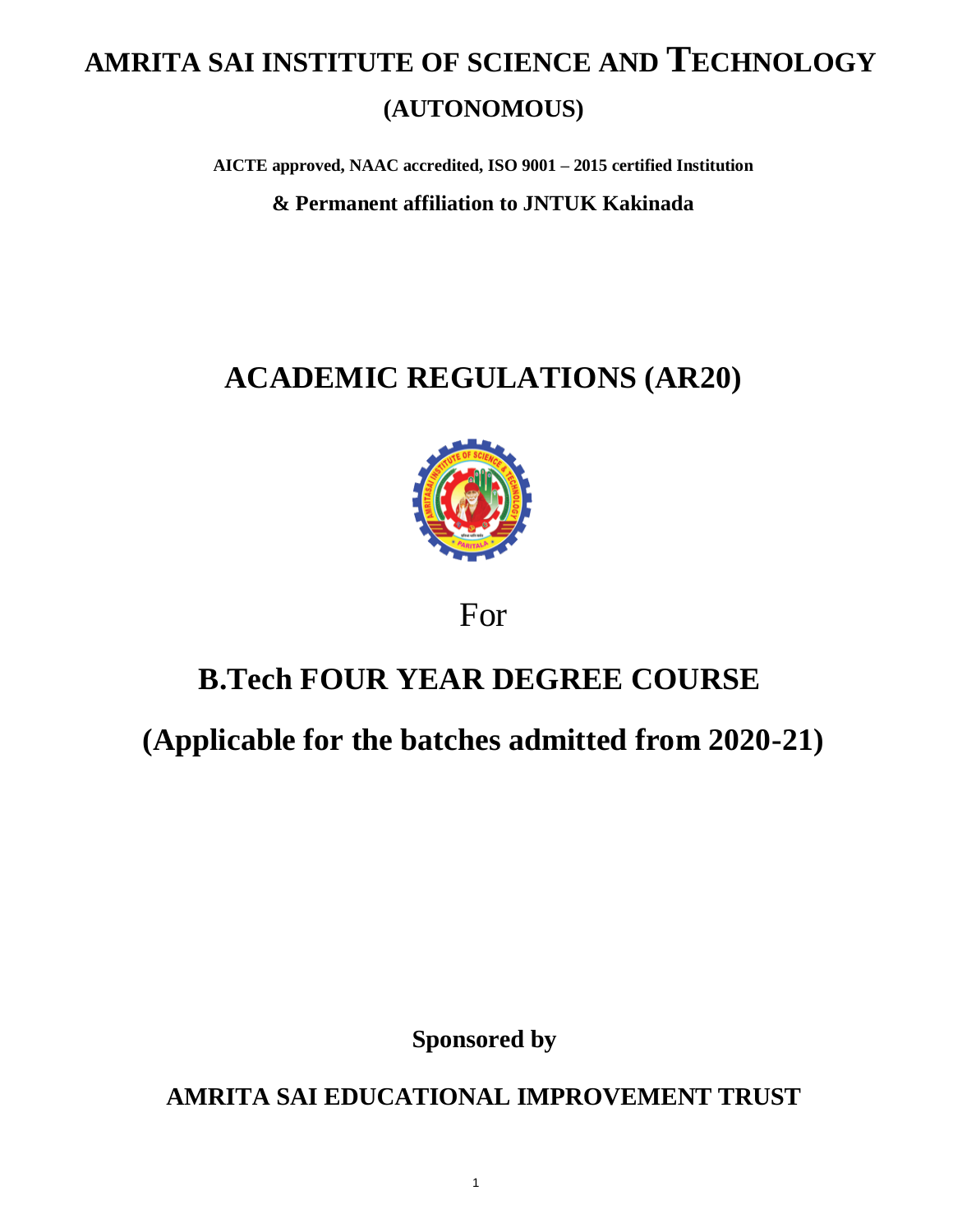### **ACADEMIC REGULATIONS (AR20) FOR B. TECH. (REGULAR/LATERAL)**

#### **INTRODUCTION:**

All the academic UG programs of the institute are governed by the rules and regulation of Amrita Sai Institute of Science & Technology, Paritala. These rules and regulations are applicable to all the students to this institute from academic year **2020-21** onwards for Regular and **2021-22** onwards for Lateral Entry Scheme.

#### **1. PROGRAMS OFFERED:**

The college is offering B.Tech Degree program in the following disciplines with English medium of Instruction.

| <b>S. NO</b>   | <b>BRANCH</b>                                               | <b>CODE</b>   |
|----------------|-------------------------------------------------------------|---------------|
| 01             | Civil Engineering                                           | CE            |
| 02             | Electrical and Electronics Engineering                      | EE            |
| 0 <sub>3</sub> | <b>Mechanical Engineering</b>                               | ME            |
| 04             | Electronics and Communication Engineering                   | EC            |
| 0 <sub>5</sub> | Computer Science and Engineering                            | $\mathbf{CS}$ |
| 06             | CSE (Data Science)                                          | CD            |
| 07             | CSE (Big Data Analysis)                                     | CB            |
| 08             | CSE (Artificial Intelligence & Machine Learning)            | CA            |
| 09             | CSE (IoT & Cyber Security including Block Chain Technology) | CІ            |

#### **2. ELIGIBILITY CRITERIA FOR ADMISSION:**

The eligibility criteria for admission into first year of B.Tech. programs shall be as mentioned below:

- The Candidate shall be an Indian National.
- The Candidate should have passed the qualifying examination Intermediate with Mathematics, Physics and Chemistry as optional subjects or any equivalent examination recognized by JNTUK, Kakinada on the date of admission.
- Seats in each program in the college are classified into CATEGORY-A (70% of inake), and CATEGORY-B (30% of intake) besides Lateral Entry.

#### **CATEGORY- A Seats:**

 These seats will be filled by the Convener, EAMCET admissions conducted by Government of Andhra Pradesh.

#### **CATEGORY- B Seats:**

These seats will be filled by the college as per the guidelines of Andhra Pradesh State Council of Higher Education.

#### **CATEGORY – Lateral Entry Seats:**

Additional seats of 10% of the sanctioned intake in each branch shall be filled up in the third semester directly based on the rank secured by the candidates in Engineering Common Entrance Test (ECET- FDH) in accordance with the instructions received from the Convener, ECET and Government of Andhra Pradesh.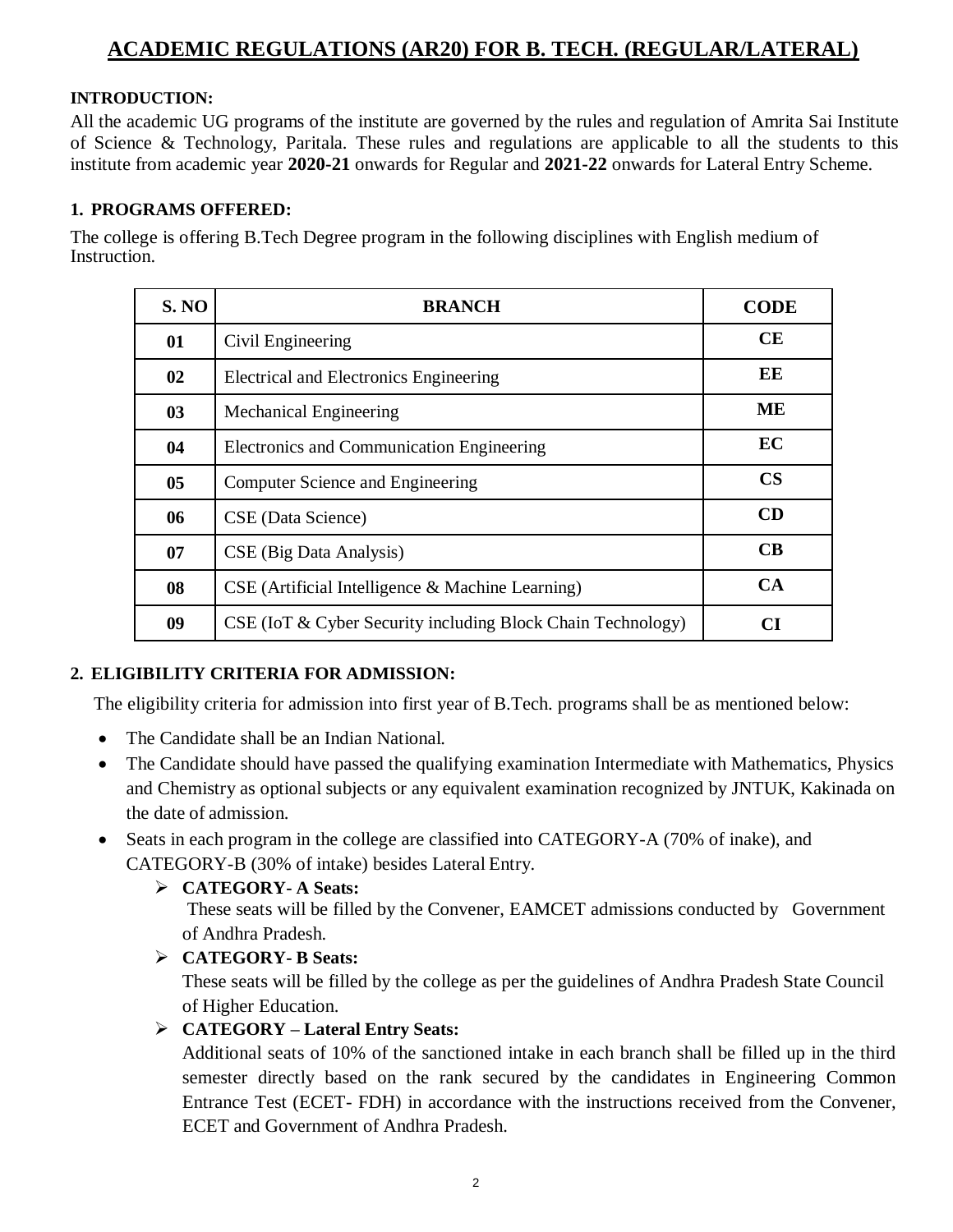## **BASIC STRUCTURE FOR ENGINEERING BRANCHES**

### **SEMESTER I (FIRST YEAR)**

| SNo                  | Category                           | <b>Hours per week</b> | <b>Credits</b> |  |      |
|----------------------|------------------------------------|-----------------------|----------------|--|------|
|                      |                                    |                       |                |  |      |
|                      | Basic Science course               |                       |                |  |      |
| $\mathcal{D}$        | Basic Science course               |                       |                |  |      |
| 3                    | Humanities and Social science      |                       |                |  |      |
|                      | <b>Engineering Science Courses</b> |                       |                |  |      |
|                      | <b>Engineering Science Courses</b> |                       |                |  |      |
| 6                    | Humanities and Social science LAB  |                       |                |  |      |
|                      | Basic Science course (LAB)         |                       |                |  |      |
|                      | Engineering Science Courses (LAB)  |                       |                |  |      |
| <b>TOTAL CREDITS</b> |                                    |                       |                |  | 19.5 |

| Category                           | <b>CREDITS</b> |
|------------------------------------|----------------|
| Basic Science course               | 7.5            |
| <b>Engineering Science Courses</b> | 7.5            |
| Humanities and social science      |                |
| <b>TOTAL CREDITS</b>               | 19.5           |

## **SEMESTER II (FIRST YEAR)**

| SNo                         | Category                                 | <b>Hours per week</b> | <b>Credits</b> |  |      |
|-----------------------------|------------------------------------------|-----------------------|----------------|--|------|
|                             |                                          |                       |                |  |      |
|                             | <b>Basic Science courses</b>             |                       |                |  |      |
| $\mathcal{D}_{\mathcal{L}}$ | <b>Basic Science courses</b>             |                       |                |  |      |
| 3                           | <b>Engineering Science Courses</b>       |                       |                |  |      |
| 4                           | <b>Engineering Science Courses</b>       |                       |                |  |      |
|                             | <b>Engineering Science Courses</b>       |                       |                |  |      |
| 6                           | <b>Engineering Science Courses (LAB)</b> |                       |                |  | 1.5  |
| 7                           | Basic Science course (LAB)               |                       |                |  | 1.5  |
| 8                           | <b>Engineering Science Courses (LAB)</b> |                       |                |  | 1.5  |
|                             | Mandatory course (AICTE suggested)       |                       |                |  |      |
| <b>TOTAL CREDITS</b>        |                                          |                       |                |  | 19.5 |

| Category                           | <b>CREDITS</b> |
|------------------------------------|----------------|
| Basic Science course               | 7.5            |
| <b>Engineering Science Courses</b> | 12             |
| <b>TOTAL CREDITS</b>               | 19.5           |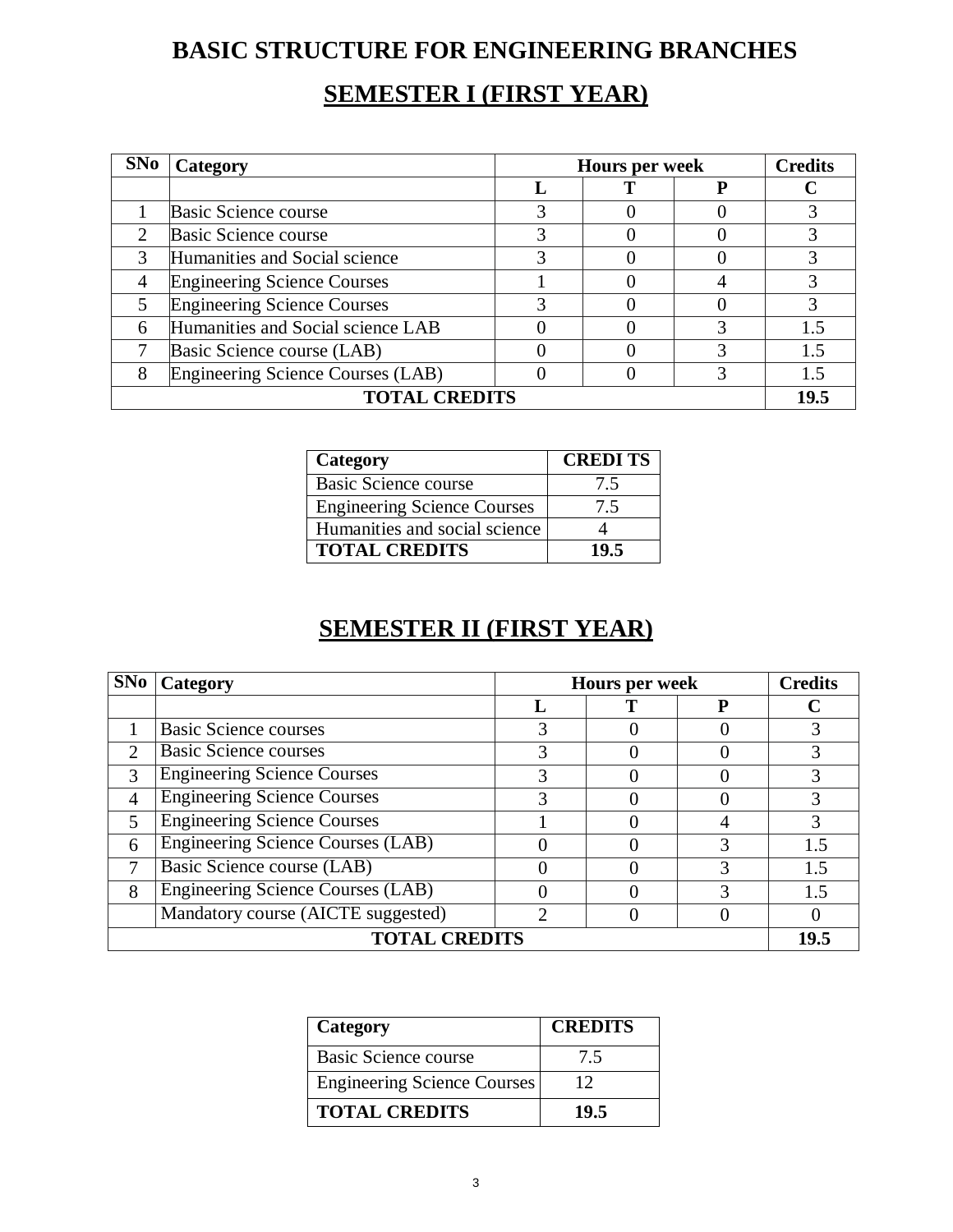## **SEMESTER III (SECOND YEAR)**

| SNo                         | Category                           | <b>Hours per week</b> | <b>Credits</b> |   |               |
|-----------------------------|------------------------------------|-----------------------|----------------|---|---------------|
|                             |                                    |                       |                | D |               |
|                             | <b>Basic Science courses</b>       |                       |                |   |               |
| $\mathcal{D}_{\mathcal{L}}$ | <b>Professional Core Course</b>    |                       |                |   |               |
| 3                           | Professional Core courses          | 3                     |                |   |               |
| 4                           | Professional Core courses          |                       |                |   | 3             |
| $\overline{\mathcal{L}}$    | Professional Core courses          | 3                     |                |   | 3             |
| 6                           | Professional Core courses (LAB)    |                       |                |   | 1.5           |
|                             | Professional Core courses (LAB)    |                       |                |   | 15            |
| 8                           | Professional Core courses (LAB)    |                       |                | 3 | 1.5           |
|                             | Skill oriented course*             |                       |                | ◠ | $\mathcal{D}$ |
|                             | Mandatory course (AICTE suggested) | っ                     |                |   |               |
| <b>TOTAL CREDITS</b>        |                                    |                       |                |   | 21.           |

| Category                         | <b>CREDITS</b> |
|----------------------------------|----------------|
| Basic Science course             |                |
| <b>Professional core Courses</b> | 16.5           |
| Skill oriented course*           |                |
| <b>TOTAL CREDITS</b>             | 21.5           |

## **SEMESTER IV (SECOND YEAR)**

|                                                               | <b>SNo</b>   Category                                              | <b>Credits</b><br>Hours per week |  |   |      |
|---------------------------------------------------------------|--------------------------------------------------------------------|----------------------------------|--|---|------|
|                                                               |                                                                    |                                  |  | D |      |
|                                                               | <b>Engineering Science Courses</b>                                 | 3                                |  |   | 3    |
| $\mathcal{D}_{\mathcal{L}}$                                   | Basic Science Course / Prof core course                            | 3                                |  |   | 3    |
| 3                                                             | Professional Core courses                                          |                                  |  |   | 3    |
| 4                                                             | Professional Core courses                                          |                                  |  |   | 3    |
| $\overline{\phantom{0}}$                                      | <b>Humanities and Social Sciences</b>                              | 3                                |  |   | 3    |
| 6                                                             | Engineering Science Courses/Prof Core<br>(Interdisciplinary) (LAB) |                                  |  | 3 | 1.5  |
|                                                               | Professional Core courses (LAB)                                    |                                  |  | 3 | 1.5  |
| 8                                                             | Professional Core courses (LAB)                                    |                                  |  |   | 1.5  |
| 2<br>Skill oriented course*                                   |                                                                    |                                  |  |   |      |
| <b>TOTAL CREDITS</b>                                          |                                                                    |                                  |  |   | 21.5 |
| <b>Internship 2 Months (Mandatory) during summer vacation</b> |                                                                    |                                  |  |   |      |

| Category                           | <b>CREDITS</b> |
|------------------------------------|----------------|
| <b>Basic Science Courses</b>       |                |
| Professional core Courses          |                |
| <b>Engineering Science Courses</b> | 4.5            |
| Skill oriented course*             |                |
| Humanities and Social Sciences     |                |
| <b>TOTAL CREDITS</b>               | 21 5           |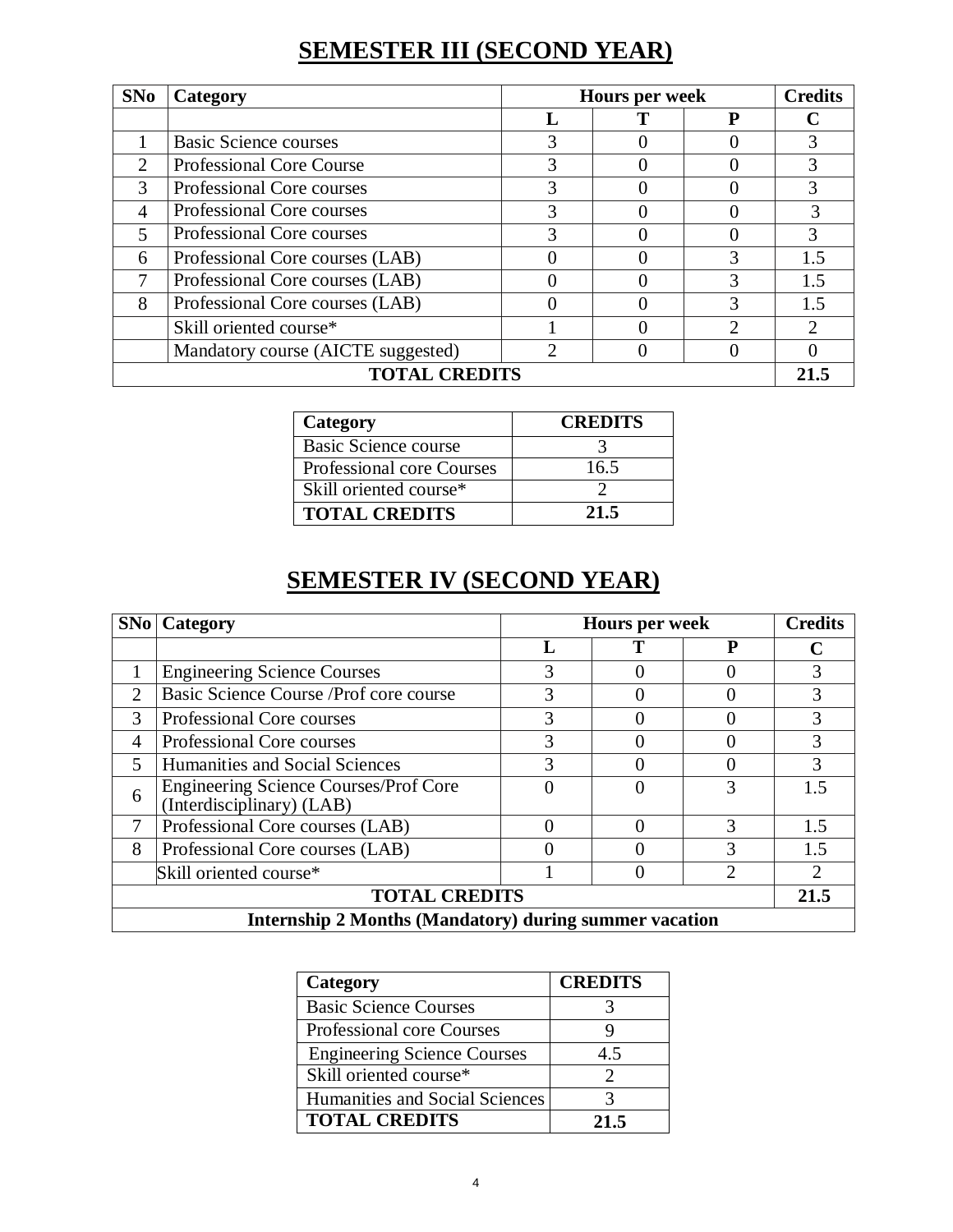## **SEMESTER V (THIRD YEAR)**

|                | <b>SNo</b>   Category                             |   | <b>Hours per week</b> |   |                             |
|----------------|---------------------------------------------------|---|-----------------------|---|-----------------------------|
|                |                                                   |   |                       |   |                             |
|                | Professional Core courses                         | 3 | $\mathbf{\Omega}$     |   | 3                           |
| 2              | Professional Core courses                         |   |                       |   |                             |
| 3              | Professional Core courses                         |   |                       |   | 3                           |
| $\overline{4}$ | Open Elective Course/Job oriented elective        |   | $\Omega$              | 2 | 3                           |
| 5              | Professional Elective courses                     |   |                       |   | 3                           |
| 6              | Professional Core courses Lab                     |   |                       |   | 1.5                         |
| 7              | Professional Core courses Lab                     |   | 0                     | 3 | 1.5                         |
|                | Skill advanced course/soft skill course*          |   | $\mathbf{\Omega}$     |   | $\mathcal{D}_{\mathcal{A}}$ |
|                | Mandatory course (AICTE suggested)                |   |                       |   |                             |
|                | Summer Internship 2 Months (Mandatory) after<br>0 |   |                       |   | 15                          |
|                | second year (to be evaluated during V semester)   |   |                       |   |                             |
|                | <b>TOTAL CREDITS</b>                              |   |                       |   |                             |

| Category                                   | <b>CREDITS</b> |
|--------------------------------------------|----------------|
| Professional core Courses                  |                |
| Professional Elective courses              |                |
| Open Elective Course/Job oriented elective |                |
| Skill advanced course/soft skill course*   |                |
| Summer Internship                          | 1.5            |
| <b>TOTAL CREDITS</b>                       | 21.5           |

## **SEMESTER VI (THIRD YEAR)**

| <b>SNo</b>                  | Category                                                                   | <b>Hours per week</b> |  |   | <b>Credits</b> |
|-----------------------------|----------------------------------------------------------------------------|-----------------------|--|---|----------------|
|                             |                                                                            |                       |  | P |                |
|                             | Professional Core courses                                                  | 3                     |  |   | 3              |
| $\mathcal{D}_{\mathcal{L}}$ | Professional Core courses                                                  |                       |  |   |                |
| 3                           | Professional Core courses                                                  | 3                     |  |   | 3              |
| 4                           | Professional Elective courses                                              | 3                     |  |   | 3              |
| 5                           | Open Elective Course/Job oriented elective                                 |                       |  |   |                |
| 6                           | Professional Core courses Lab                                              |                       |  | 3 | 1.5            |
|                             | Professional Core courses Lab                                              |                       |  |   | 1.5            |
| 8                           | Professional Core courses Lab                                              |                       |  |   | 1.5            |
|                             | Skill advanced course/ soft skill course*                                  |                       |  | 2 | っ              |
|                             | Mandatory course (AICTE)                                                   |                       |  |   |                |
| <b>TOTAL CREDITS</b>        |                                                                            |                       |  |   | 21.5           |
|                             | Industrial/Research Internship (Mandatory) 2 Months during summer vacation |                       |  |   |                |

| Category                                            | <b>CREDITS</b> |
|-----------------------------------------------------|----------------|
| Professional core courses                           | 13.5           |
| Professional Elective courses                       |                |
| Open Elective Course/Job oriented elective          |                |
| Skill advanced course/ soft skill course*           |                |
| Mandatory course (AICTE)                            |                |
| Industrial/Research Internship (Mandatory) 2 Months |                |
| <b>TOTAL CREDITS</b>                                | 21.5           |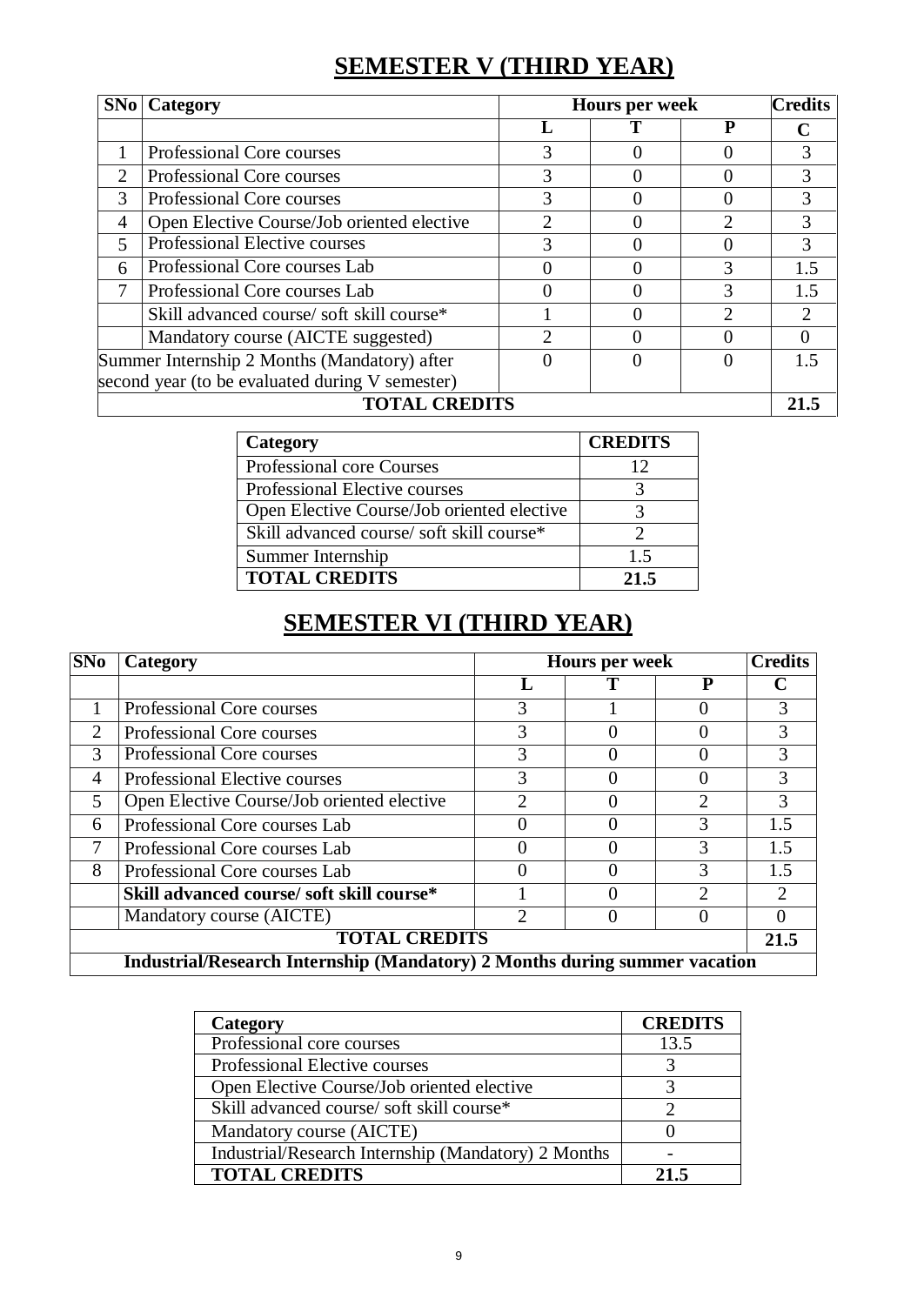## **SEMESTER VII (FOURTH YEAR)**

| <b>Sno</b>                                                                                                             | Category                                        | <b>Hours per week</b>       |  | <b>Credits</b>              |   |
|------------------------------------------------------------------------------------------------------------------------|-------------------------------------------------|-----------------------------|--|-----------------------------|---|
|                                                                                                                        |                                                 |                             |  | P                           |   |
|                                                                                                                        | Professional Elective courses                   | 3                           |  |                             | 3 |
| 2                                                                                                                      | Professional Elective courses                   | 3                           |  |                             | 3 |
| 3                                                                                                                      | Professional Elective courses                   | 3                           |  |                             | 3 |
| 4                                                                                                                      | Open Elective Courses/ Job oriented<br>elective | $\overline{2}$              |  | $\mathcal{D}_{\mathcal{A}}$ |   |
| $\mathfrak{S}$                                                                                                         | Open Elective Courses/ Job oriented<br>elective | $\mathcal{D}_{\mathcal{L}}$ |  |                             |   |
| 6                                                                                                                      | *Humanities and Social Science Elective         | 3                           |  |                             | 3 |
| Skill advanced course/soft skill course*                                                                               |                                                 |                             |  |                             |   |
| <b>Industrial/Research Internship 2 Months</b><br>(Mandatory) after third year (to be evaluated<br>during VII semester |                                                 |                             |  |                             |   |
| <b>TOTAL CREDITS</b>                                                                                                   |                                                 |                             |  | 23                          |   |

| Category                                   | <b>CREDITS</b> |
|--------------------------------------------|----------------|
| Professional Elective courses              |                |
| Open Elective Course/Job oriented elective |                |
| Humanities and Social Science Elective     |                |
| Skill advanced course/ soft skill course*  |                |
| Industrial/Research Internship             |                |
| <b>TOTAL CREDITS</b>                       | 23             |

## **SEMESTER VIII (FOURTH YEAR)**

| <b>SNo</b>                   | Category      |  | <b>Hours per week</b> |  |  |
|------------------------------|---------------|--|-----------------------|--|--|
|                              |               |  |                       |  |  |
|                              | Major Project |  |                       |  |  |
| <b>INTERNSHIP (6 MONTHS)</b> |               |  |                       |  |  |
| <b>TOTAL CREDITS</b>         |               |  |                       |  |  |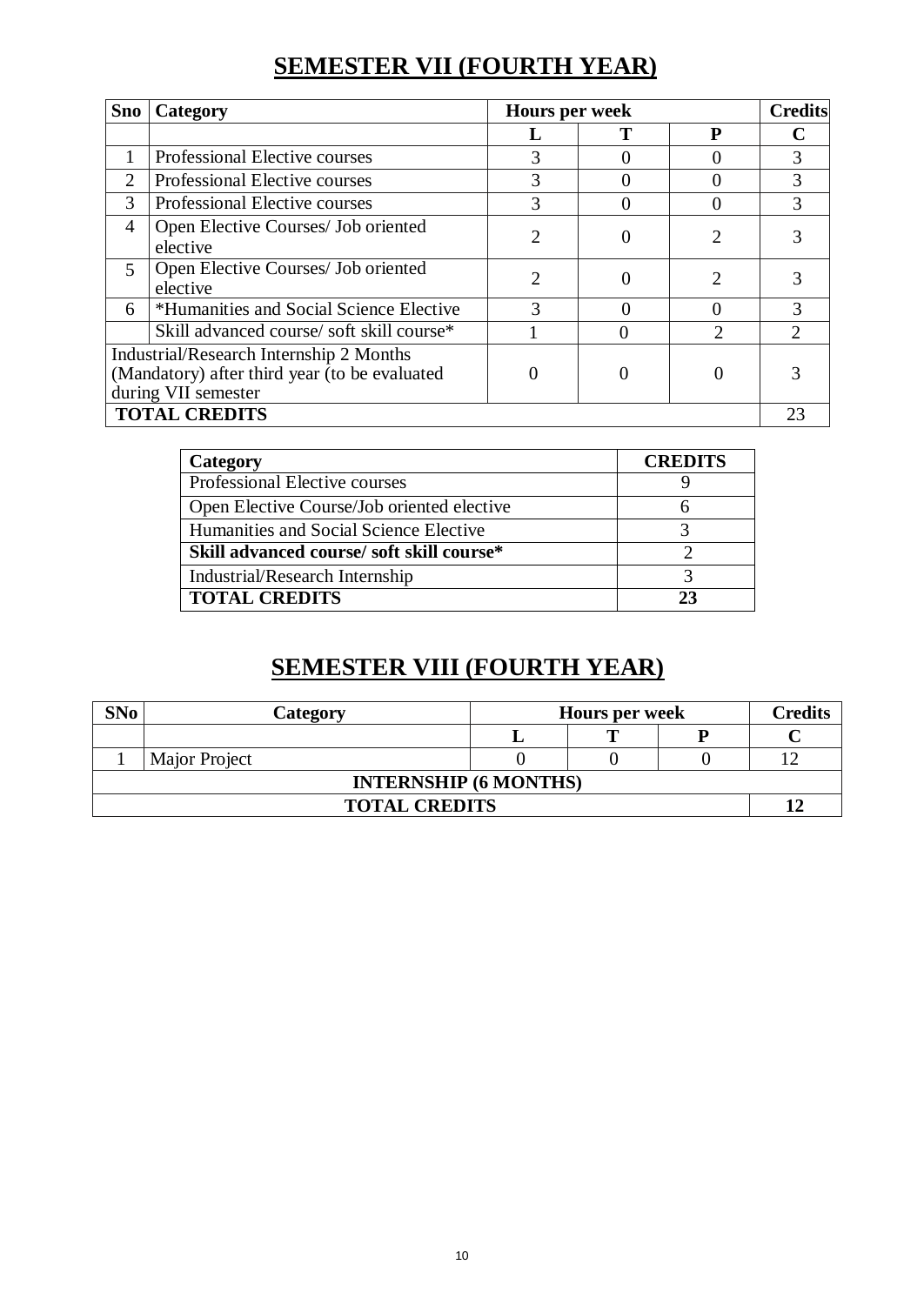## **CURRICULAR FRAMEWORK FOR B.TECH PROGRAMME**

- 1. Award of the Degree: A student will be declared eligible for the award of B. Tech. degree if he/she fulfills the following:
	- i. Pursues a course of study in not less than four and not more than eight academic years.
	- ii. After eight academic years from the year of their admission, he/she shall forfeit their seat in B. Tech course and their admission stands cancelled.
	- iii. Registers for 160 credits and must secure all the 160 credits.
	- iv. A student shall be eligible for the award of B.Tech degree with Honors or Minor if he/she earns 20 credits in addition to the 160 credits. A student shall be permitted to register either for Honors or for Minor and not for both simultaneously.
- 2. Structure of the Undergraduate Engineering program:

Every course of B. Tech. Program shall be placed in one of the nine categories as listed in table below:

| S.No                        | Category                                                      | Code        | Suggested breakup of<br><b>Credits (APSCHE)</b> |
|-----------------------------|---------------------------------------------------------------|-------------|-------------------------------------------------|
|                             | Humanities and social science including<br>Management courses | <b>HSMC</b> | 10.5                                            |
| 2                           | <b>Basic Science courses</b>                                  | <b>BSC</b>  | 21                                              |
| 3                           | Engineering science courses                                   | <b>ESC</b>  | 24                                              |
| $\overline{4}$              | <b>Professional core Courses</b>                              | <b>PCC</b>  | 51                                              |
| 5                           | <b>Open Elective Courses</b>                                  | <b>OEC</b>  | 12                                              |
| 6                           | <b>Professional Elective Courses</b>                          | <b>PEC</b>  | 15                                              |
| 7                           | Internship, Seminar, Project wok                              | <b>PROJ</b> | 16.5                                            |
| 8                           | Mandatory courses                                             | <b>MC</b>   | Non-credit                                      |
| Q                           | <b>Skill Oriented Courses</b>                                 | <b>SC</b>   | 10                                              |
| <b>Total Credits</b><br>160 |                                                               |             |                                                 |

3. Assigning of Credits:

| 1 Hr. Lecture (L) per week   | $\overline{\phantom{0}}$ | 1 credit    |
|------------------------------|--------------------------|-------------|
| 1 Hr. Tutorial (T) per week  | $\overline{\phantom{0}}$ | 1 credit    |
| 1 Hr. Practical (P) per week | $\overline{\phantom{a}}$ | 0.5 credits |
| 2 Hours Practical (Lab)/week | $\overline{\phantom{a}}$ | 1 credit    |
|                              |                          |             |

- 4. There shall be mandatory student induction program for freshers, with a three-week duration before the commencement of first semester. Physical activity, Creative Arts, Universal Human Values, Literary, Proficiency Modules, Lectures by Eminent People, Visits to local Areas, Familiarization to Dept./Branch & Innovations etc., shall be included in the guidelines issued by AICTE.
- 5. Courses like Environmental Sciences, Universal Human Values, Ethics, Indian Constitution, Essence of Indian Traditional Knowledge etc., shall be included in the curriculum as non-credit mandatory courses. Environmental Sciences is to be offered compulsorily as mandatory course for all branches. A student has to secure 40% of the marks allotted in the internal evaluation for passing the course. No marks or letter grade shall be allotted for all mandatory non-credit courses.
- 6. The concerned Board of studies can assign tutorial hours to such courses wherever it is necessary, but without change in the total number of credits already assigned for semester.
- 7. There shall be 05 Professional Elective courses and 04 Open Elective courses. All the Professional & Open Elective courses shall be offered for 03 credits, wherever lab component is involved it shall be (2-0-2) and without lab component it shall be (3-0- 0). If a course comes with a lab component, that component has to be cleared separately. The concerned BOS shall explore the possibility of introducing virtual labs for such courses with lab component.
- 8. All Open Electives are offered to students of all branches in general. However, a student shall choose an open Elective from the list in such a manner that he/she has not studied the same course in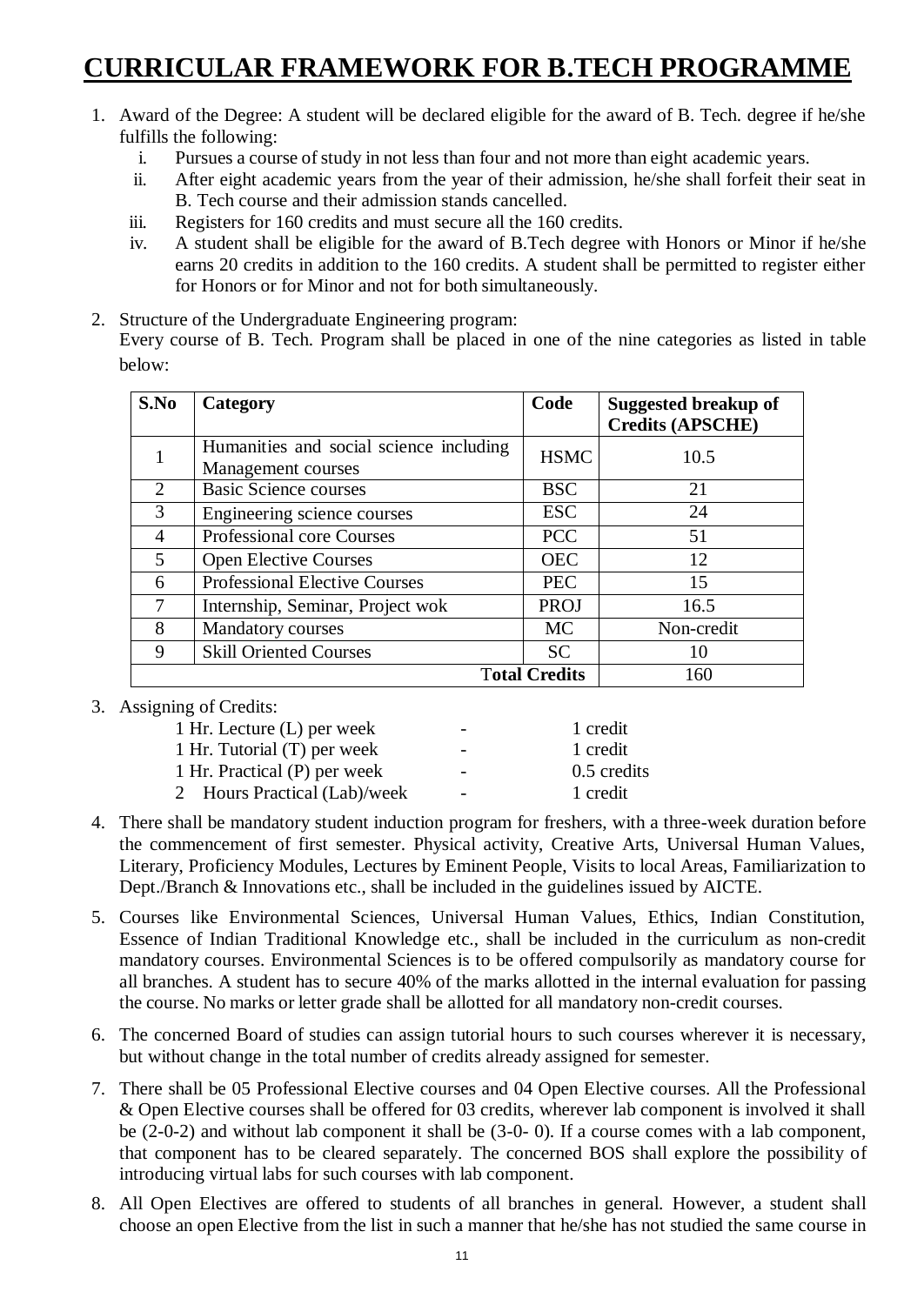any form during the Programme.

- 9. A student shall be permitted to pursue up to a maximum of two elective courses under MOOCs during the Programme. Each of the courses must be of minimum 12 weeks in duration. Attendance will not be monitored for MOOC courses. Student has to pursue and acquire a certificate for a MOOC course only from the organizations/agencies approved by the BoS in order to earn the 3 credits. The Head of the department shall notify the list of such courses at the beginning of the semester.
- 10. The department shall invite registration forms from the students at the beginning of the semester for offering professional and open elective courses. There shall be a limit on the minimum and maximum number of registrations based on class/section strength.
- 11. Students shall undergo mandatory summer internships for a minimum of six weeks duration at the end of second and third year of the Programme. There shall also be mandatory full internship in the final semester of the Programme along with the project work.
- 12. There shall be 05 skill-oriented courses offered during III to VII semesters. Among the five skill courses, four courses shall focus on the basic and advanced skills related to the engineering courses and the remaining one shall be a soft skills course.
- 13. **Assessment:** The performance of a student in each semester shall be evaluated subject wise with a maximum of 100 marks for theory as well as for practical subject. The distribution shall be 30 marks for Internal Evaluation and 70 marks for the End Semester Examinations. A student has to secure not less than 35% of marks in the end semester examination and minimum 40% of marks in the sum total of internal and end semester examination marks to earn the credits allotted to each course.

#### 14. **Attendance Requirements:**

- i. A student shall be eligible to appear for end semester examinations if he/she acquires a minimum of 75% of attendance in aggregate of all the subjects in a semester.
- ii. Shortage of Attendance below 65% in aggregate shall in NO case be condoned.
- iii. Condonation for shortage of attendance in aggregate up to 10% (65% and above and below 75%) in each semester may be granted by the College Academic Committee.
- iv. Students whose shortage of attendance is not condoned in any semester are not eligible to take their end semester examination of that class and their registration shall stand cancelled.
- v. A student will not be promoted to the next semester unless he satisfies the attendance requirements of the present semester, as applicable. They may seek readmission for that semester when offered next.
- vi. A stipulated fee shall be payable towards condonation of shortage of attendance to the college. (a) A student is eligible to write the University examinations if he acquires a minimum of 50% in each subject and 75% of attendance in aggregate of all the subjects.

#### 15. **Promotion Rules:**

#### **For Regular Scheme:**

- a) A student shall be promoted from first year to second year if he fulfills the minimum attendance requirements.
- b) A student will be promoted from II year to III year if he fulfills the academic requirement of 40% of credits up to either II year I-Semester or II year II-Semester from all the examinations, whether or not the candidate takes the examinations and secures prescribed minimum attendance in II year II semester.
- c) A student shall be promoted from III year to IV year if he fulfills the academic requirements of 40% of the credits up to either III year I semester or III year II semester from all the examinations, whether or not the candidate takes the examinations and secures prescribed minimum attendance in III year II semester.

#### **For Lateral Entry Scheme:**

- a)A student shall be promoted from second year to third year if he fulfills the minimum attendance requirements.
- b) A student shall be promoted from III year to IV year if he fulfills the academic requirements of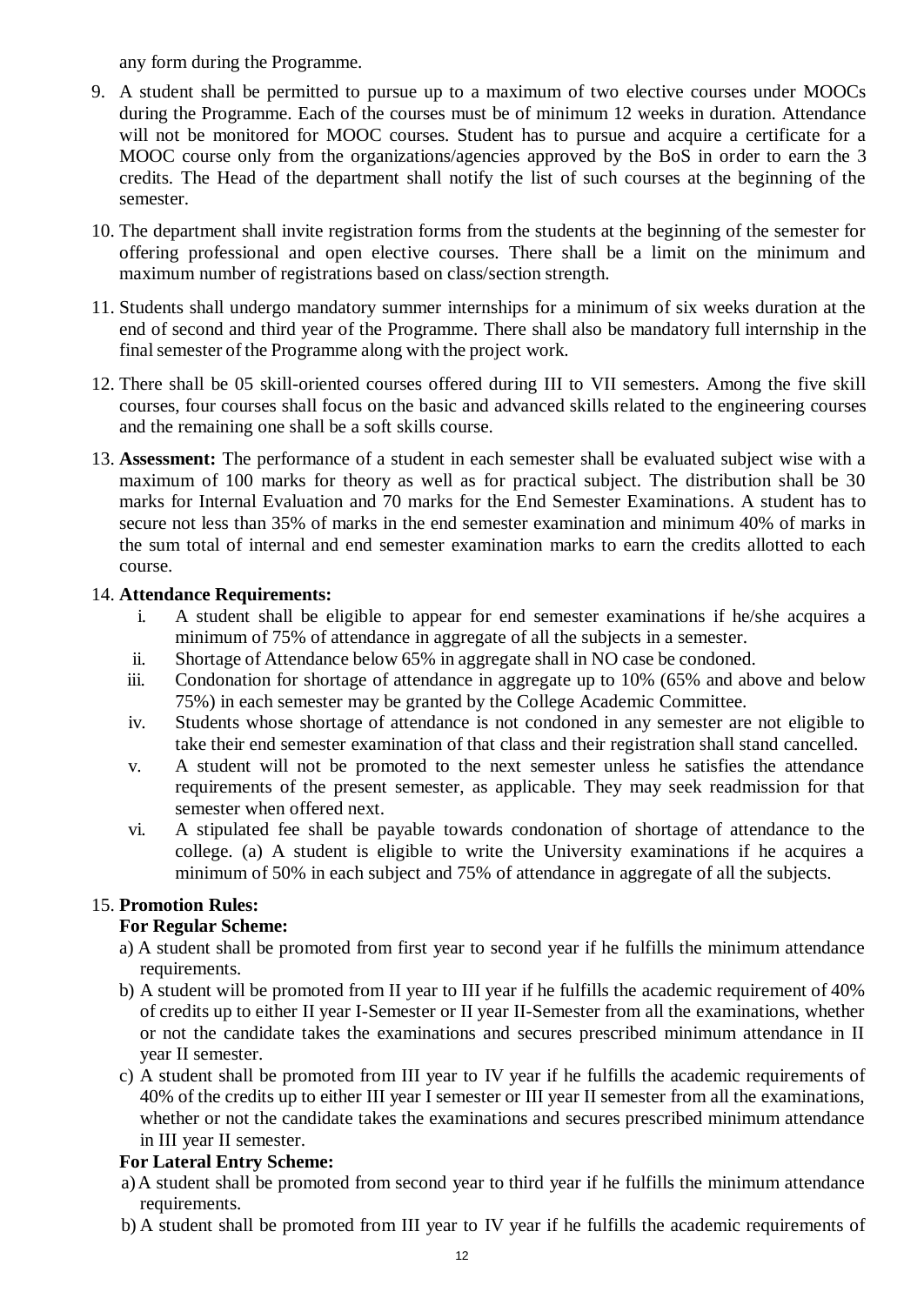40% of the credits up to either III year I semester or III year II semester from all the examinations, whether or not the candidate takes the examinations and secures prescribed minimum attendance in III year II semester.

#### 16. **Grading:**

After each subject is evaluated for 100 marks, the marks obtained in each subject will be converted to a corresponding letter grade as given below, depending on the range in which the marks obtained by the student fall.

| <b>Marks Range</b> | <b>Level</b> | <b>Letter Grade</b> | <b>Grade Point</b> |
|--------------------|--------------|---------------------|--------------------|
| $\geq 90$          | Outstanding  |                     |                    |
| 80-89              | Excellent    | S                   |                    |
| 70-79              | Very Good    | A                   |                    |
| $60 - 69$          | Good         | B                   |                    |
| 50-59              | Fair         | C                   |                    |
| 40-49              | Satisfactory |                     |                    |
| < 40               | Fail         | F                   |                    |
|                    | Absent       | Αh                  |                    |

## **CALCULATION OF SEMESTER GRADE POINT AVERAGE (SGPA) AND CUMULATIVE GRADE POINT AVERAGE (CGPA):**

1. The Semester Grade Point Average (SGPA) is the ratio of sum of the product of the number of credits with the grade points scored by a student in all the courses taken by a student and the sum of the number of credits of all the courses undergone by a student, i.e.

 $SGPA = \Sigma (Ci \times Gi)/\Sigma C_i$ 

Where, Ci is the number of credits of the i<sup>th</sup> subject and Gi is the grade point scored by the student in the i<sup>th</sup> course

2. The Cumulative Grade Point Average (CGPA) will be computed in the same manner taking into account all the courses undergone by a student over all the semesters of a program, i.e.  $CGPA = \Sigma (Ci \times Si)/\Sigma C_i$ 

Where 'Si' is the SGPA of the i<sup>th</sup> semester and  $C_i$  is the total number of credits in that semester

- 3. Both SGPA and CGPA shall be rounded off to 2 decimal points and reportedin the transcripts.
- 4. While computing the SGPA/CGPA, the subjects in whom the student is awarded Zero grade points will also be included.
- 5. *Grade Point:* It is a numerical weight allotted to each letter grade on a 10-point scale.
- 6. *Letter Grade:* It is an index of the performance of students in a said course. Grades are denoted by letters  $A+$ ,  $A$ ,  $B$ ,  $C$ ,  $D$ ,  $E$  and  $F$ .
- 7. As per AICTE regulations, conversion of CGPA into equivalent percentage as follows: Equivalent Percentage =  $(CGPA - 0.50)$  x 10

## **AWARD OF CLASS**

After a student has satisfied the requirements prescribed for the completion of the program and is eligible for the award of B. Tech. degree, he/she shall be placed in one of the following:

| <b>Class Awarded</b>                | <b>CGPA</b> Secured |
|-------------------------------------|---------------------|
| <b>First Class with Distinction</b> | > 7.5               |
| <b>First Class</b>                  | > 6.5 < 7.5         |
| <b>Second Class</b>                 | > 5.5 < 6.5         |
| Pass Class                          | > 4.0 < 5.5         |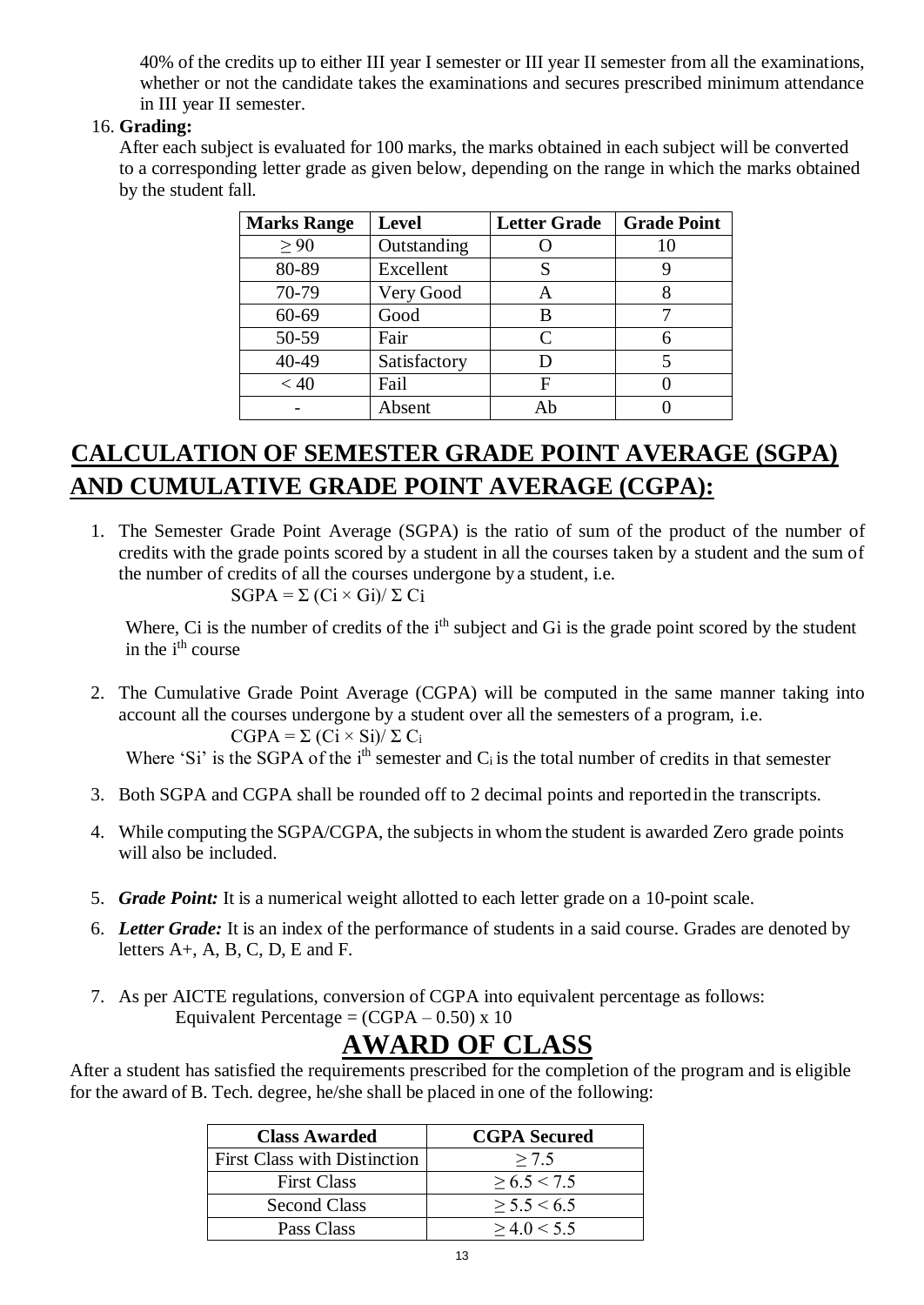## **CURRICULAR FRAMEWORK FOR MANDATORY INTERNSHIPS**

- 1. Two summer internships each with a minimum of six weeks duration, done at the end of second and third years, respectively are mandatory. The internship can be done by the students at local industries, Govt. Organizations, construction agencies, Industries, Hydel and thermal power projects and also in software MNCs.
- 2. Evaluation of the summer internships shall be through the departmental committee. A student will be required to submit a summer internship report to the concerned department and appear for an oral presentation before the departmental committee. The report and the oral presentation shall carry 40% and 60% weightages respectively.
- 3. In the final semester, the student should mandatorily undergo internship and parallelly he/she should work on a project with well-defined objectives. At the end of the semester the candidate shall submit an internship completion certificate and a project report. A student shall also be permitted to submit project report on the work carried out during the internship. The project report shall be evaluated with an external examiner.
- 4. The College shall facilitate and monitor the student internship programs. Completion of internships is mandatory, if any student fails to complete internship, he/she will not be eligible for the award of degree. In such cases, the student shall repeat and complete the internship.

## **CURRICULAR FRAMEWORK FOR SKILL ORIENTED**

- 1. For skill oriented/skill advanced course, one theory and 2 practical hours or two theory hours may be allotted as per the decision of concerned BOS.
- 2. Out of the five skill courses two shall be skill-oriented courses from the engineering and shall be completed in second year. Of the remaining 3 skill courses, one shall be necessarily be a soft skill course and the remaining 2 shall be skill-advanced courses either from the same domain or Job oriented skill courses, which can be of inter disciplinary nature.
- 3. A pool of interdisciplinary job-oriented skill courses shall be designed by a common Board of studies by the participating departments/disciplines and the syllabus along with the pre requisites shall be prepared for each of the laboratory infrastructure requirements. The list of such courses shall be included in the curriculum structure of each branch of Engineering, so as to enable the student to choose from the list.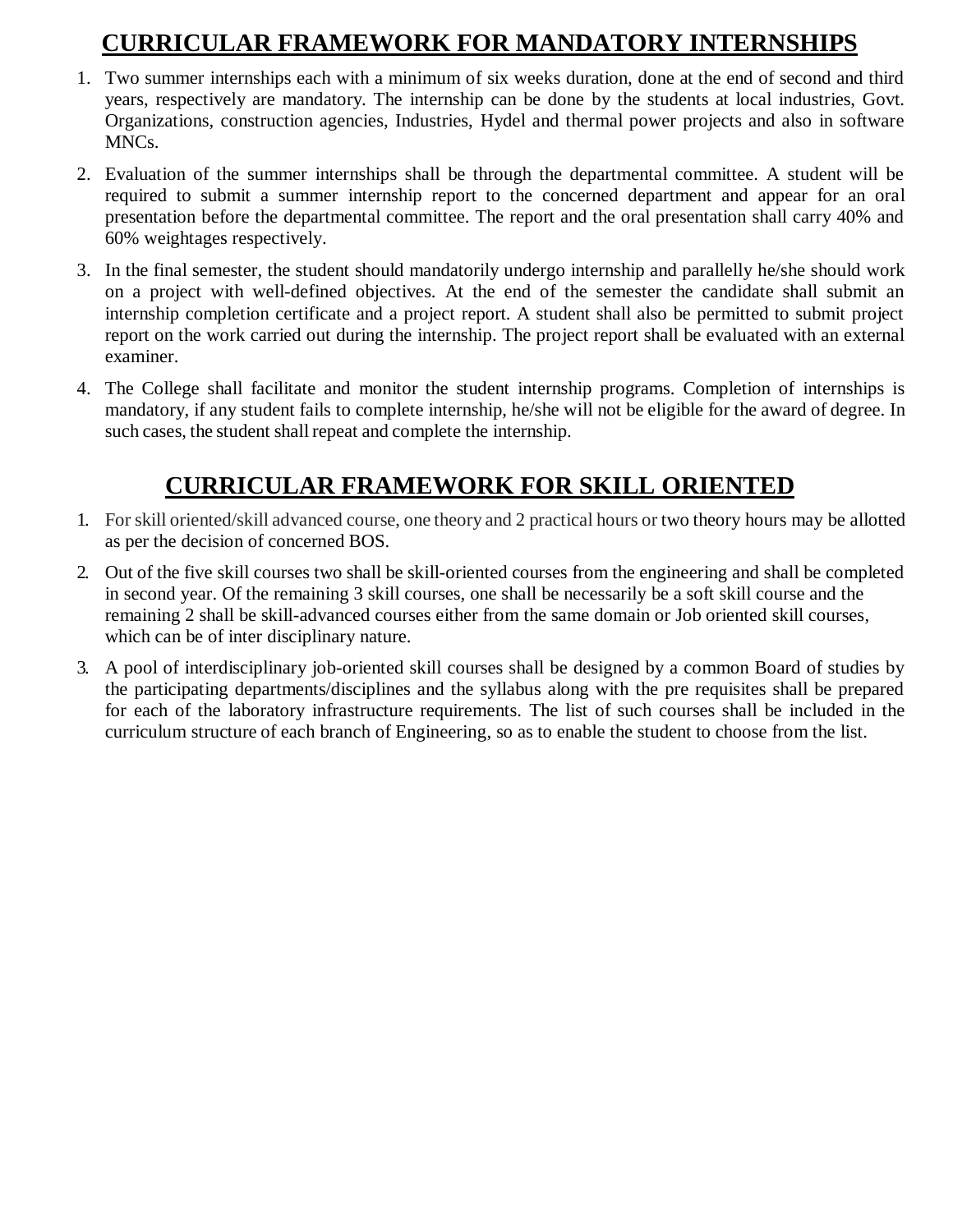### **COURSE CODE AND COURSE NUMBERING**

- Course code consists of Eight characters in which the Third, Four, Six and Eight characters are alphabets and the rest are numerals.
- First and Second characters represents Regulation Year.
- $\triangleright$  Third and Four characters are described in Following Table

| <b>THIRD &amp; FOUR</b> | <b>Name of the Department</b>                               |  |
|-------------------------|-------------------------------------------------------------|--|
| <b>Characters</b>       |                                                             |  |
| CF.                     | Civil Engineering                                           |  |
| EE                      | <b>Electrical and Electronics Engineering</b>               |  |
| ME                      | Mechanical Engineering                                      |  |
| EC                      | <b>Electronics and Communication Engineering</b>            |  |
| CS                      | Computer Science and Engineering                            |  |
| CΒ                      | CSE (Data Science)                                          |  |
| CB.                     | CSE (Big Data Analysis)                                     |  |
| <b>CA</b>               | CSE (Artificial Intelligence & Machine Learning)            |  |
| $\cap$                  | CSE (IoT & Cyber Security including Block Chain Technology) |  |

 $\triangleright$  Fifth character represents the semester in which the course is offered as mentioned In following Table

| <b>Fifth character</b> | <b>Description</b>      |
|------------------------|-------------------------|
|                        | <b>First Semester</b>   |
| 2                      | Second Semester         |
| 3                      | Third Semester          |
| 4                      | <b>Fourth Semester</b>  |
| $\overline{5}$         | <b>Fifth Semester</b>   |
| 6                      | <b>Sixth Semester</b>   |
| 7                      | <b>Seventh Semester</b> |
| R                      | <b>Eight Semester</b>   |

 $\triangleright$  Sixth character represents course type, as described in following Table

| <b>Sixth character</b> | <b>Description</b>          |
|------------------------|-----------------------------|
|                        | Theory course               |
|                        | Laboratory /Practice course |

Seventh character represents course number and Eight Character represents Course Elective as described in Figure.

 For example: **18EE4T1A** course is offered in Electrical and Electronics Engineering Department (**EE**) in the fourth semester (**4**). The course is of Subject type **'T'** and the course number is '**1** and Elective **'A'** as given in figure 1 below.



Course code description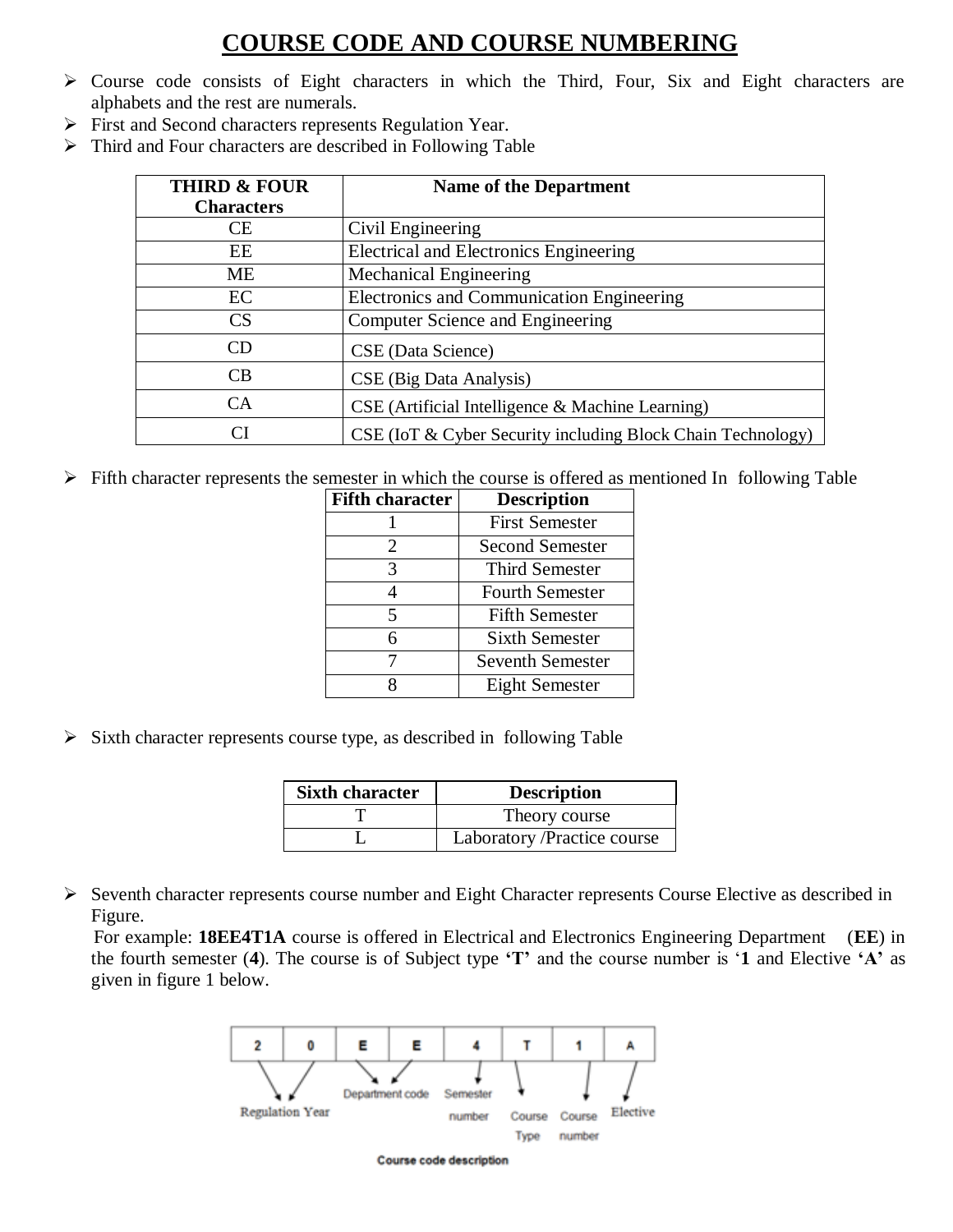## **DISTRIBUTION AND WEIGHTAGE OF MARKS**

- 1. The performance of a student in each semester shall be evaluated subject wise with a maximum of 100 marks for theory subject and 100 marks for practical subject. The project work shall be evaluated for 200 marks.
- 2. For theory subjects the distribution shall be 30 marks for Internal Evaluation and 70 marks for the End Examinations.
- 3. For theory subjects, during the semester there shall be 2 tests. The weightage of Internal marks for 30 consists of Descriptive – 15, Open Book Exam – 05, Objective -10 (Conducted at College level with 20 Multiple choice question with a weightage of  $\frac{1}{2}$  Mark each). The objective examination is for 20 minutes duration. The subjective examination is for 90 minutes duration conducted for 15 marks. Each subjective type test question paper shall contain **3 questions** and all questions need to be answered. The Objective examination conducted for 10 marks and subjective examination conducted for 15 marks are to be added to the Open book exam marks of 05 for finalizing internal marks for 30.Internal Marks can be calculated with average of the two Mids Exam. As the syllabus is framed for 6 units, the  $1<sup>st</sup>$  mid examination (both Objective and Subjective) is conducted in 1-3 units and second test in 4-6 units of each subject in a semester.
- 4. The end semester examination is conducted covering the topics of all Units for 70 marks. End Exam Paper: Part-A 1st Question is mandatory covering all the syllabus which contains five 2 marks questions for 10 marks from six units and in Part-B All 6 Questions are to be answered with each having internal choice carrying 10 marks . Part-A & Part-B put together gives for 70 marks.
- 5. For practical subjects there shall be continuous evaluation during the semester for 30 internal marks and 70 end examination marks. The internal 30 marks shall be awarded as follows: day to day work - 10 marks, Model creation-5, Record-5 marks and the remaining 10 marks to be awarded by conducting an internal laboratory test. The end examination shall be conducted by the teacher concerned and external examiner appointed by Controller of Examinations.
- 6. For the subject having design and / or drawing, (such as Engineering Graphics, Engineering Drawing, Machine Drawing) and estimation, the distribution shall be 40 marks for internal evaluation ( 20 marks for  $day - to - day$  work, and 20 marks for internal tests) and 60 marks for end examination. There shall be two internal tests in a Semester and the Marks for 20 can be calculated with average of both test and these are to be added to the marks obtained in day to day work.
- 7. For the seminar, Each student has to be evaluated based on the presentation of any latest topic with report of 10-15 pages and a ppt of min 10 slides. The student shall collect the information on a specialized topic and prepare a technical report, showing his understanding over the topic, and submit to the department, which shall be evaluated by the Departmental committee consisting of Head of the department, seminar supervisor and a senior faculty member. The seminar report shall be evaluated for 50 marks. There shall be no external examination for seminar.
- 8. Out of a total of 200 marks for the project work, 70 marks shall be for Internal Evaluation and 130 marks for the End Semester Examination. The End Semester Examination (Viva – Voce) shall be conducted by the committee. The committee consists of an external examiner, Head of the Department and Supervisor of the Project. The evaluation of project work shall be conducted at the end of the IV year. The Internal Evaluation shall be on the basis of two seminars given by each student on the topic of his project and evaluated by an internal committee.
- 9. Laboratory marks and the internal marks awarded by the faculty are final. The laboratory records and internal test papers shall be preserved in the respective departments as per the College norms and shall be produced to the Committees of the College as and when they ask for.

### **ADVANCED SUPPLEMENTARY EXAMINATIONS**

Student(s), who failed in theory/ laboratory courses of 4/4 B.Tech. in Eighth semester, can appear for advanced supplementary examinations to be conducted within one month after declaration of the revaluation results of 4/4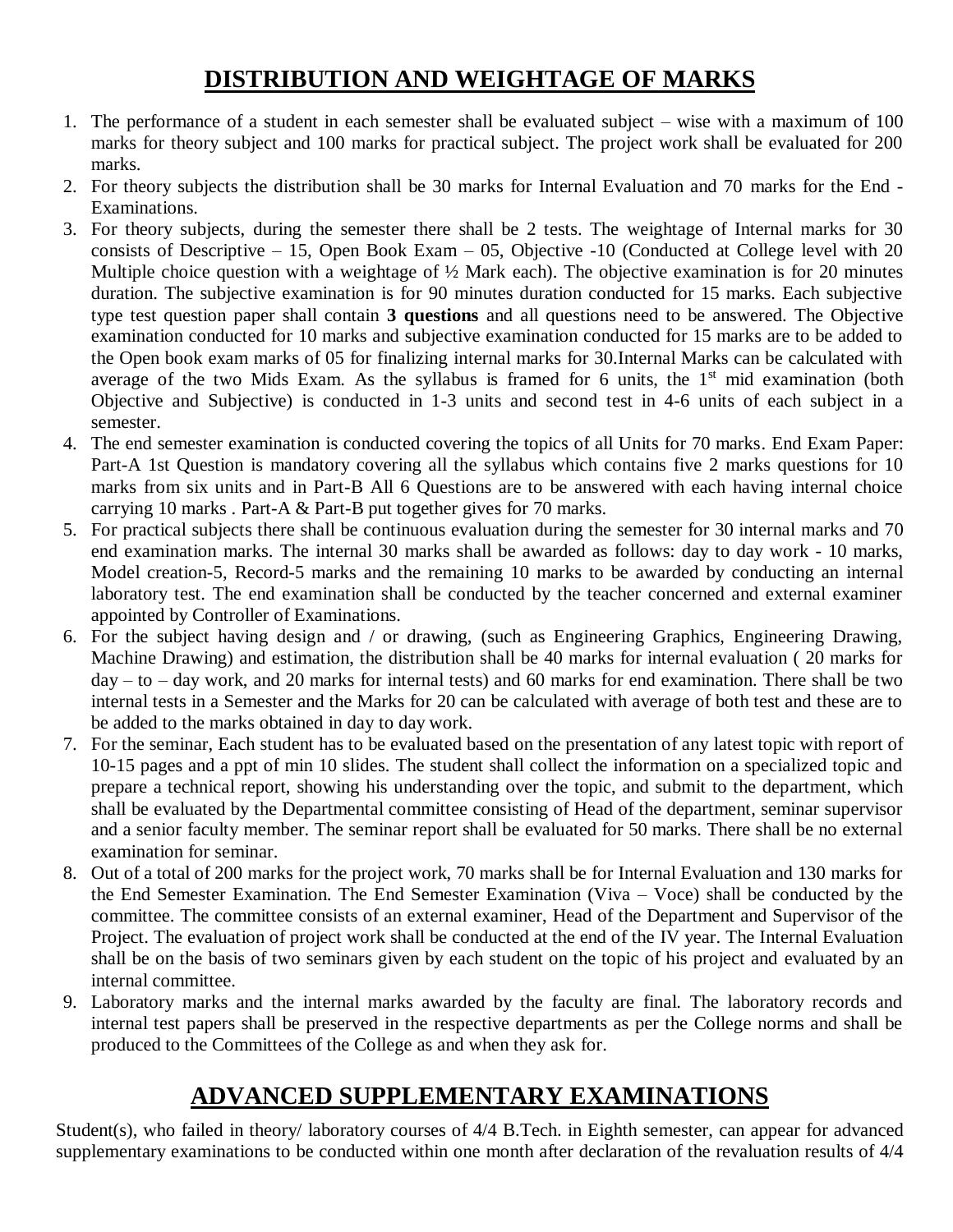B.Tech. Eighth semester. However, those students who fail in these advanced supplementary examinations of 4/4 B.Tech shall appear for subsequent examinations along with regular candidates, in the examinations conducted at the end of the respective academic semester.

### **READMISSION CRITERIA**

A student, who is detained in a semester due to lack of attendance/credits, has to obtain written permission from the Principal for readmission into the same semester after duly fulfilling all the required norms stipulated by the college in addition to paying an administrative fee of Rs. 1,000/-

### **TRANSITORY REGULATIONS**

A student, who is detained or discontinued in a semester, on readmission, the academic regulations under which he was first admitted will continue to be applicable to him on readmission. However, if a student is admitted in first year 2019-20(AR18 Regulations) and detained in the first semester, he will be readmitted into I year I semester under the prevailing rules and regulations. The student has to give an undertaking that he is willing to join in AR-20 regulations. However, the decision of the Academic Council will be final.

### **TRANSCRIPT**

After successful completion and award of degree (number of courses and credits) transcript may be issued to the student as per scheme of a program.

### **MINIMUM INSTRUCTION DAYS**

The minimum instruction days for each semester shall be 90 working days.

### **OTHER MATTERS**

- The physically challenged students who have availed additional examination time and a scribe during their Intermediate/ EAMCET (AP) examinations will be given similar concessions on production of relevant proof/documents.
- Students who are suffering from contagious diseases are not allowed to appear for internal or end semester examinations
- The students who participated in coaching/tournaments held at State/ National/ International levels through University/ Indian Olympic Association during end semester external examination period will be promoted to subsequent semesters till the entire course is completed as per the guidelines of University Grants Commission Letter No. F.1-5/ 88(SPE/PES), dated 18-08-1994
- The Principal shall deal with any academic problem, which is not covered under these rules and regulations, in consultation with the Heads of the Departments in an appropriate manner and subsequently such actions shall be placed before the Academic Council for ratification. Any emergency modification of regulation, approved in the meetings of the Heads of the Departments, shall be reported to the College Academic Council for ratification

### **GENERAL**

- Wherever the words "he", "him", "his", occur in the regulations, they include "she", "her", "hers".
- The academic regulation should be read as a whole for the purpose of any interpretation.
- In case of any doubt or ambiguity in the interpretation of the above rules, the decision of the Principal is final.
- The College may change or amend the academic regulations or syllabi at any time and the changes or amendments made shall be applicable to all the students with effect from the dates notified by the College.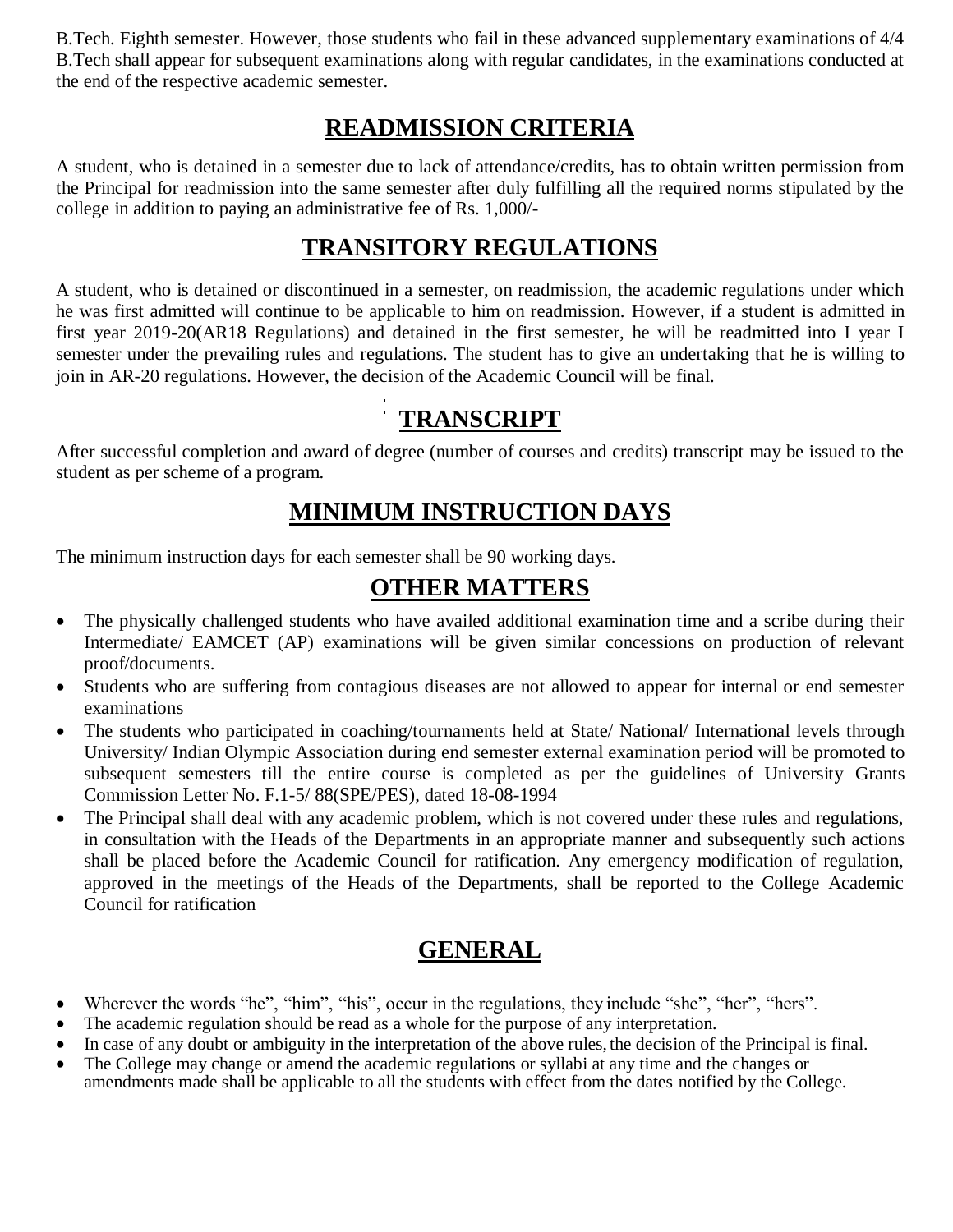### **MALPRACTICES RULES**

#### **DISCIPLINARY ACTION FOR / IMPROPER CONDUCT IN EXAMINATIONS:**

The Principal shall refer the cases of malpractices by students in internal assessment tests and end semester examinations, to a malpractice enquiry committee constituted for the purpose. The committee shall follow the approved scales of punishment.

The committee consists of:

- 1. Principal
- 2. Controller of Examinations
- 3. Deputy Controller of Examinations
- 4. Head of The Department
- 5. Subject Expert
- 6. Invigilators

| <b>SNO</b>     | NATURE OF MALPRACTICES/IMPROPER                                                                                                                                                                                                                                                                                                                                                                                                                              | <b>PUNISHMENT</b>                                                                                                                                                                                                                                                                                                                                                                                                                                                                                                                                                                                                                                                                                                             |
|----------------|--------------------------------------------------------------------------------------------------------------------------------------------------------------------------------------------------------------------------------------------------------------------------------------------------------------------------------------------------------------------------------------------------------------------------------------------------------------|-------------------------------------------------------------------------------------------------------------------------------------------------------------------------------------------------------------------------------------------------------------------------------------------------------------------------------------------------------------------------------------------------------------------------------------------------------------------------------------------------------------------------------------------------------------------------------------------------------------------------------------------------------------------------------------------------------------------------------|
|                | <b>CONDUCT</b>                                                                                                                                                                                                                                                                                                                                                                                                                                               |                                                                                                                                                                                                                                                                                                                                                                                                                                                                                                                                                                                                                                                                                                                               |
| 1(a)           | Possesses or keeps accessible in examination<br>hall, any paper, note book, programmable<br>calculators, Cell phones, pager, palm computers<br>or any other form of material concerned with or<br>related to the subject of the examination (theory<br>or practical) in which he is appearing but has not<br>made use of (material shall include any marks<br>on the body of the candidate which can be used<br>as an aid in the subject of the examination) | Expulsion<br>from<br>examination<br>hall<br>the<br>and<br>cancellation of the performance in that subject<br>only.                                                                                                                                                                                                                                                                                                                                                                                                                                                                                                                                                                                                            |
| 1(b)           | Gives assistance or guidance or receives it from<br>any other candidate orally or by any other body<br>language methods or communicates through cell<br>phones with any candidate or persons in or outside<br>the exam hall in respect of any matter.                                                                                                                                                                                                        | Expulsion from the examination hall and<br>cancellation of the performance in that subject<br>only of all the candidates involved. In case of an<br>outsider, he will be handed over to the police and<br>a case is registered against him.                                                                                                                                                                                                                                                                                                                                                                                                                                                                                   |
| $\overline{2}$ | Has copied in the examination hall from any<br>paper, book, programmable calculators,<br>palm computers or any other form of<br>material relevant to the<br>subject of the<br>examination (theory or practical) in which<br>the candidate is appearing.                                                                                                                                                                                                      | Expulsion from the examination hall<br>and<br>cancellation of the performance in that subject<br>and all other subjects the candidate has already<br>appeared including practical examinations and<br>project work and shall not be permitted to appear<br>for the remaining examinations of the subjects of<br>that Semester/year.                                                                                                                                                                                                                                                                                                                                                                                           |
| 3              | Impersonates any other candidate in connection<br>with the examination.                                                                                                                                                                                                                                                                                                                                                                                      | The candidate who has impersonated shall be<br>expelled from examination hall. The candidate is<br>debarred and forfeits<br>the<br>also<br>seat.<br>The<br>performance of the original candidate who has<br>been impersonated, shall be cancelled in all the<br>subjects of the examination (including practicals<br>and project work) already appeared and shall not<br>be allowed to appear for examinations of the<br>remaining subjects of that semester/year. The<br>candidate is also debarred for two consecutive<br>semesters from class work and all University<br>examinations. The continuation of the course by<br>the candidate is subject to the academic<br>regulations in connection with forfeiture of seat. |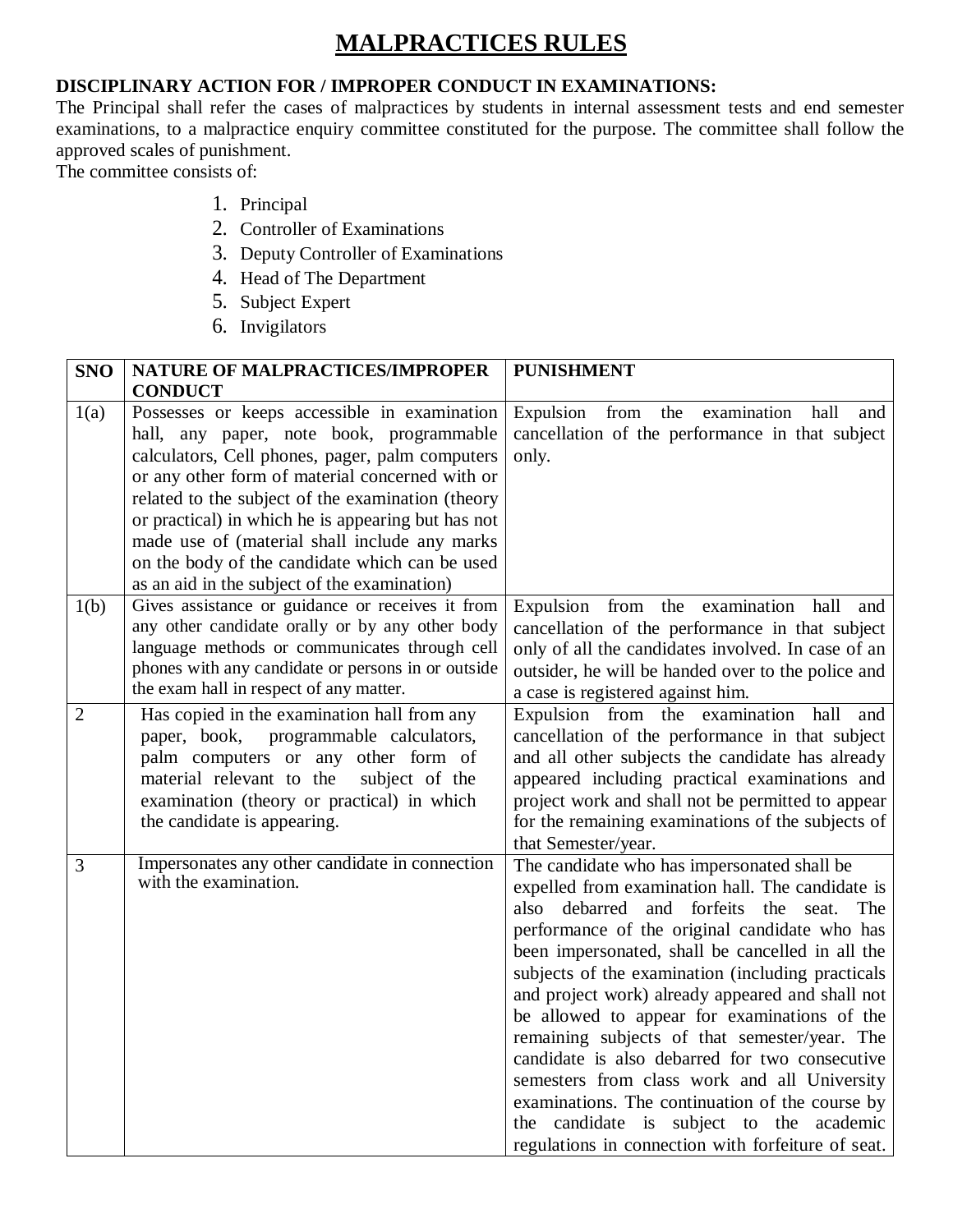|                |                                                                                                                                                                                                                                                                                                                                                                                                                                                                                                                                                                                                                                                                                                                                                                                                                                                                                                                                                                                                                                                              | If the imposter is an outsider, he will be handed                                                                                                                                                                                                                                                                                                                                                                                                                                                                                                                                 |
|----------------|--------------------------------------------------------------------------------------------------------------------------------------------------------------------------------------------------------------------------------------------------------------------------------------------------------------------------------------------------------------------------------------------------------------------------------------------------------------------------------------------------------------------------------------------------------------------------------------------------------------------------------------------------------------------------------------------------------------------------------------------------------------------------------------------------------------------------------------------------------------------------------------------------------------------------------------------------------------------------------------------------------------------------------------------------------------|-----------------------------------------------------------------------------------------------------------------------------------------------------------------------------------------------------------------------------------------------------------------------------------------------------------------------------------------------------------------------------------------------------------------------------------------------------------------------------------------------------------------------------------------------------------------------------------|
|                |                                                                                                                                                                                                                                                                                                                                                                                                                                                                                                                                                                                                                                                                                                                                                                                                                                                                                                                                                                                                                                                              | over to the police and a case is registered against                                                                                                                                                                                                                                                                                                                                                                                                                                                                                                                               |
|                |                                                                                                                                                                                                                                                                                                                                                                                                                                                                                                                                                                                                                                                                                                                                                                                                                                                                                                                                                                                                                                                              | him.                                                                                                                                                                                                                                                                                                                                                                                                                                                                                                                                                                              |
| $\overline{4}$ | Smuggles in the Answer book or additional<br>sheet or takes out or arranges to send out the<br>question paper during the examination or answer<br>book or additional sheet, during or after the<br>examination.                                                                                                                                                                                                                                                                                                                                                                                                                                                                                                                                                                                                                                                                                                                                                                                                                                              | Expulsion from the examination hall and<br>cancellation of performance in that subject and<br>all the other subjects the candidate has already<br>appeared including practical examinations and<br>project work and shall not be permitted for the<br>remaining examinations of the subjects of that<br>semester / year. The candidate is also debarred<br>for two consecutive semesters from class work<br>And al University examinations continuation of<br>the course by the candidate is subject to the<br>academic regulations in connection<br>with<br>forfeiture of seat.  |
| 5              | objectionable,<br>abusive or offensive<br>Uses                                                                                                                                                                                                                                                                                                                                                                                                                                                                                                                                                                                                                                                                                                                                                                                                                                                                                                                                                                                                               | Cancellation of the performance in that subject.                                                                                                                                                                                                                                                                                                                                                                                                                                                                                                                                  |
|                | language in the answer paper or in letters to the                                                                                                                                                                                                                                                                                                                                                                                                                                                                                                                                                                                                                                                                                                                                                                                                                                                                                                                                                                                                            |                                                                                                                                                                                                                                                                                                                                                                                                                                                                                                                                                                                   |
|                | examiners or writes to the examiner requesting                                                                                                                                                                                                                                                                                                                                                                                                                                                                                                                                                                                                                                                                                                                                                                                                                                                                                                                                                                                                               |                                                                                                                                                                                                                                                                                                                                                                                                                                                                                                                                                                                   |
|                | him to award pass marks.                                                                                                                                                                                                                                                                                                                                                                                                                                                                                                                                                                                                                                                                                                                                                                                                                                                                                                                                                                                                                                     |                                                                                                                                                                                                                                                                                                                                                                                                                                                                                                                                                                                   |
| 6              | Refuses to obey the orders of the Chief<br>Superintendent/Assistant – Superintendent / any<br>officer on duty or misbehaves or creates<br>disturbance of any kind in and around the<br>examination hall or organizes a walk out or<br>instigates others to walk out, or threatens the<br>officer-in charge or any person on duty in or<br>outside the examination hall of any injury to his<br>person or to any of his relations whether by<br>words, either spoken or written or by signs or by<br>visible representation, assaults the officer-in-<br>charge, or any person on duty in or outside the<br>examination hall or any of his relations, or<br>indulges in any other act of misconduct or<br>mischief which result in damage to<br><sub>or</sub><br>destruction of property in the examination hall<br>or any part of the College campus or engages in<br>any other act which in the opinion of the officer<br>on duty amounts to use of unfair means or<br>misconduct or has the tendency to disrupt the<br>orderly conduct of the examination. | In case of students of the college, they shall be<br>expelled from examination halls and cancellation<br>of their performance in that subject and all other<br>subjects the candidate(s) has (have) already<br>appeared and shall not be permitted to appear for<br>the remaining examinations of the subjects of<br>that semester/year. The candidates also are<br>debarred and forfeit their seats. In case of<br>outsiders, they will be handed over to the police<br>and a police case is registered against them.                                                            |
| 7              | Leaves the exam hall taking away answer script<br>or intentionally tears of the script or any part<br>thereof inside or outside the examination hall.                                                                                                                                                                                                                                                                                                                                                                                                                                                                                                                                                                                                                                                                                                                                                                                                                                                                                                        | Expulsion from the examination<br>hall<br>and<br>cancellation of performance in that subject and<br>all the other subjects the candidate has already<br>appeared including practical examinations and<br>project work and shall not be permitted for the<br>remaining examinations of the subjects of that<br>semester/year. The candidate is also debarred for<br>two consecutive semesters from class work and<br>all college examinations. The continuation of the<br>course by the candidate is subject to the academic<br>regulations in connection with forfeiture of seat. |
| 8              | Possess any lethal weapon or firearm in the                                                                                                                                                                                                                                                                                                                                                                                                                                                                                                                                                                                                                                                                                                                                                                                                                                                                                                                                                                                                                  | Expulsion from the examination hall and cancellation                                                                                                                                                                                                                                                                                                                                                                                                                                                                                                                              |
|                | examination hall.                                                                                                                                                                                                                                                                                                                                                                                                                                                                                                                                                                                                                                                                                                                                                                                                                                                                                                                                                                                                                                            | of the performance in that subject and all other                                                                                                                                                                                                                                                                                                                                                                                                                                                                                                                                  |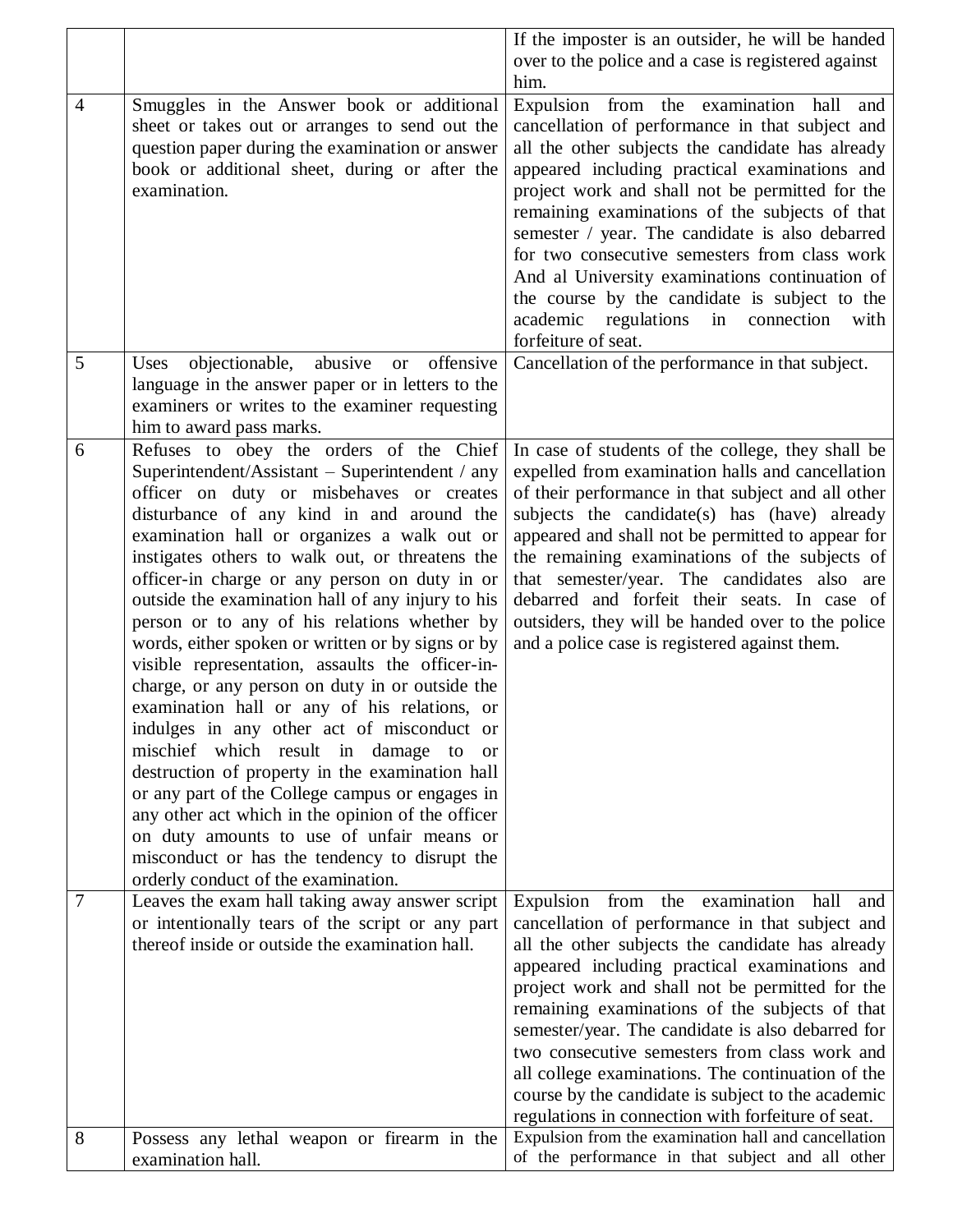|    |                                                                  | subjects the candidate has already appeared including |
|----|------------------------------------------------------------------|-------------------------------------------------------|
|    |                                                                  | practical examinations and project work and shall not |
|    |                                                                  | be permitted for the remaining examinations of the    |
|    |                                                                  | subjects of that semester/year. The candidate is also |
|    |                                                                  | debarred and forfeits the seat.                       |
| 9  | If student of the college, who is not a candidate                | Student of the colleges expulsion from the            |
|    | for the particular examination or any person not                 | examination hall and cancellation of the              |
|    | connected with the college indulges in any                       | performance in that subject and all other subjects    |
|    | malpractice or improper conduct mentioned in                     | the candidate has already appeared including          |
|    | clause 6 to 8.                                                   | practical examinations and project work and shall     |
|    |                                                                  | not be permitted for the remaining examinations       |
|    |                                                                  | of the subjects of that semester/year. The            |
|    |                                                                  | candidate is also debarred and forfeits the seat.     |
|    |                                                                  | Person(s) who do not belong to the College will       |
|    |                                                                  | be handed over to police and, a police case will      |
|    |                                                                  | be registered against them.                           |
| 10 | condition<br>in<br>drunken<br>Comes<br>the<br>$\mathbf{a}$<br>to | Expulsion from the examination hall<br>and            |
|    | examination hall.                                                | cancellation of the performance in that subject       |
|    |                                                                  | and all other subjects the candidate has already      |
|    |                                                                  | appeared including practical examinations and         |
|    |                                                                  | project work and shall not be permitted for the       |
|    |                                                                  | remaining examinations of the subjects of that        |
|    |                                                                  | semester/year.                                        |
| 11 | Copying detected on the basis of internal                        | Cancellation of the performance in that subject       |
|    | evidence, such as, during valuation or during                    | and all other subjects the candidate has appeared     |
|    | special scrutiny.                                                | including practical examinations and project          |
|    |                                                                  |                                                       |
|    |                                                                  | work of that semester/year examinations               |
| 12 | If any malpractice is detected which is not                      |                                                       |
|    | covered in the above clauses 1 to 11 shall be                    |                                                       |
|    | reported to the CE office for further action to                  |                                                       |
|    | award suitable punishment.                                       |                                                       |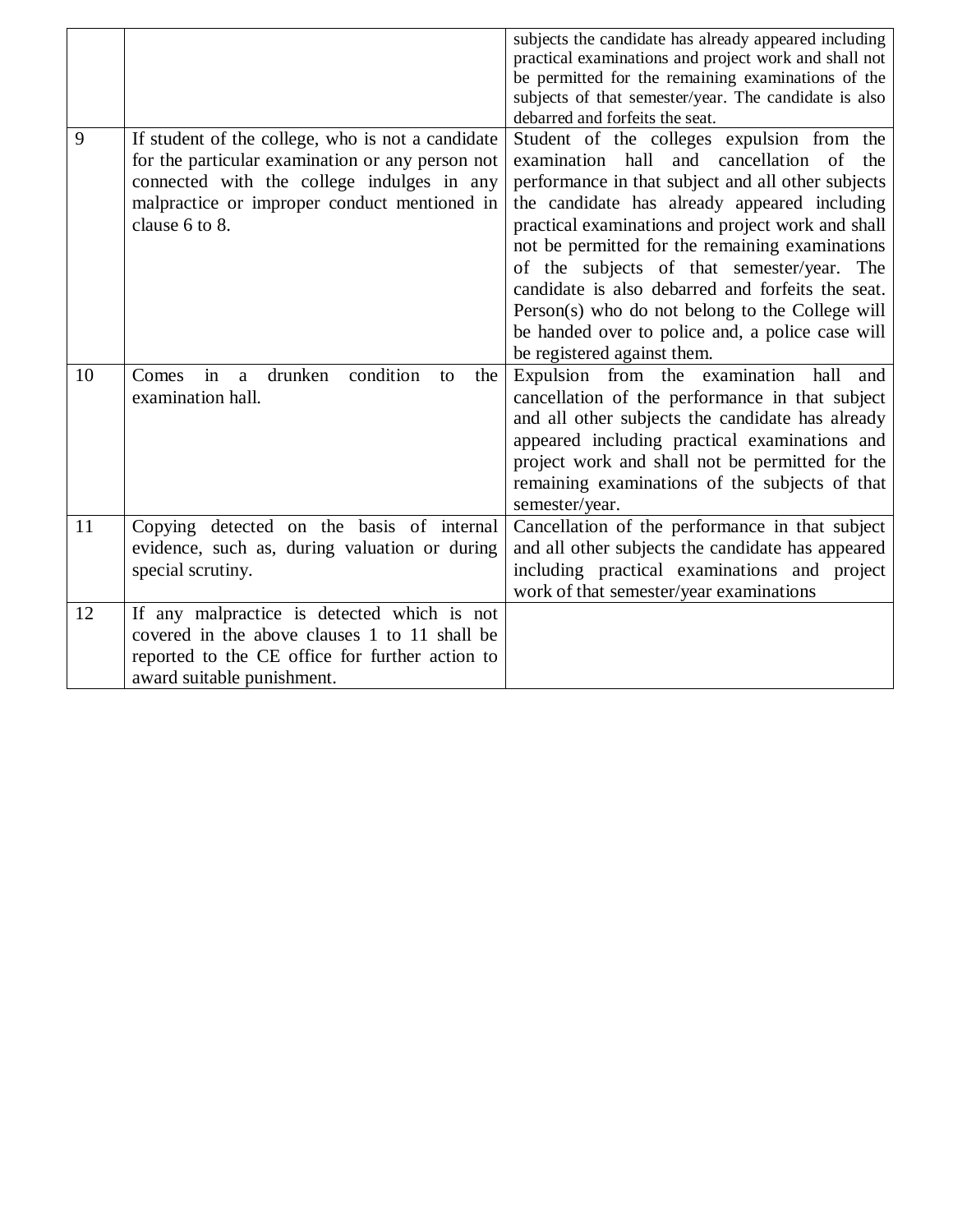

# **PROHIBITION OF RAGGING IN EDUCATIONAL INSTITUTIONS ACT 26 OF 1997**

## **PUNISHMENTS FOR RAGGING:**

As per the order of Honorable Supreme Court of India and AICTE guidelines, ragging in any form is considered a criminal offence and is banned. Ragging within or outside any educational institution is prohibited. Ragging means doing an act, that causes or is likely to cause insult or annoyance or fear of apprehension or threat or intimidation or outrage of modesty or injury to a student. Any form of ragging will be severely dealt with as per AP Prohibition of Ragging Act-1997 section-4.

| <b>Nature of ragging</b>               | <b>Punishment</b>                                               |
|----------------------------------------|-----------------------------------------------------------------|
| Teasing, embarrassing and humiliating  | Imprisonment upto 6 months or fine<br>upto $Rs.1,000/-$ or both |
| Assaulting or using criminal force or  | Imprisonment upto 1 year or fine upto                           |
| criminal intimidation                  | $Rs.2,000/-$ or both                                            |
| Wrongfully restraining or confining    | Imprisonment upto 2 years or fine upto                          |
| or causing hurt                        | $Rs.5,000/-$ or both                                            |
| Causing grievous hurt kidnapping or    | Imprisonment upto 5 years and fine upto                         |
| raping or committing unnatural offence | Rs.10,000/-                                                     |
| Causing death or abetting suicide      | Imprisonment upto 10 years and fine upto<br>Rs.10,000/- or both |

### **CONDUCT AND DISCIPLINE:**

- $\triangleright$  A student convicted of an offence under and punished with imprisonment for a term of more than six months shall not be admitted in any other educational institution.
- $\triangleright$  Whenever any student complains of ragging to the head or manager of an educational institution, such head or manager should inquire into the complaint and if the complaint is prima-facie found true, should suspend the student or students complained against.
- $\triangleright$  If the head or manager of an educational institution fails or neglects to take action in the manner specified in the Act, the person shall be deemed to have abetted the offence and shall be punished with the punishment provided for the offence.
- $\triangleright$  If a student commits suicide due to or in consequence of ragging, the person who commits such ragging shall be deemed to have abetted such suicide.
- $\triangleright$  The following acts of omission and/or commission shall constitute gross violation of the code of conduct and are liable to invoke disciplinary measures.
	- Lack of courtesy and decorum; indecent behavior anywhere within or outside the campus.
	- Possession, consumption or distribution of alcoholic drinks or any kind of narcotics or hallucinogenic drugs.
- $\triangleright$  The following activities are not allowed within the campus:
	- Mutilation or unauthorized possession of library books.
	- Noisy and unseemly behavior, disturbing studies of fellow students.